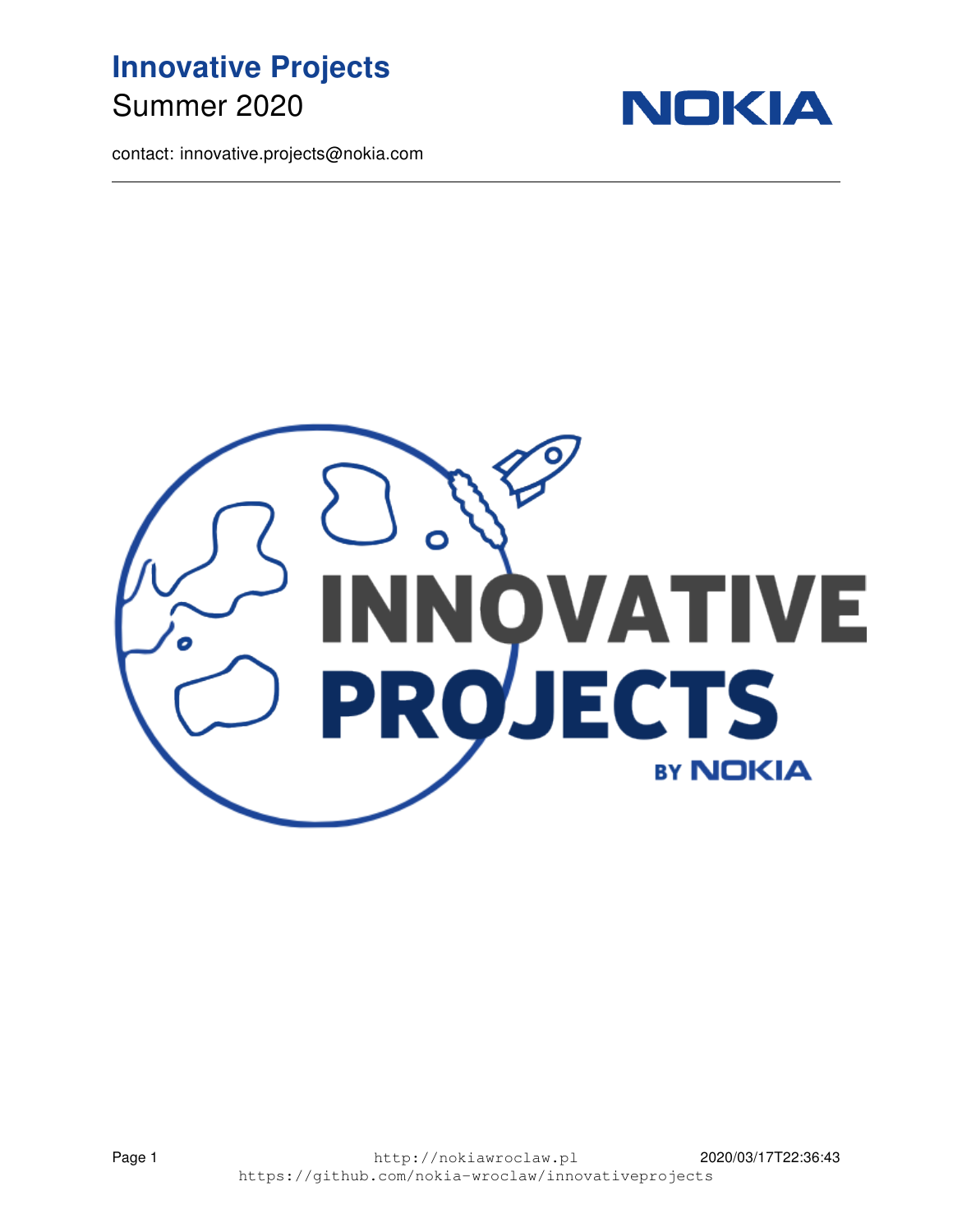

contact: innovative.projects@nokia.com

#### <span id="page-1-0"></span>List of projects

| <b>Multiplayer Action race game</b> education of the contract of the contract of the contract of the contract of the contract of the contract of the contract of the contract of the contract of the contract of the contract of th |  |
|-------------------------------------------------------------------------------------------------------------------------------------------------------------------------------------------------------------------------------------|--|
|                                                                                                                                                                                                                                     |  |
|                                                                                                                                                                                                                                     |  |
|                                                                                                                                                                                                                                     |  |
|                                                                                                                                                                                                                                     |  |
|                                                                                                                                                                                                                                     |  |
|                                                                                                                                                                                                                                     |  |
|                                                                                                                                                                                                                                     |  |
|                                                                                                                                                                                                                                     |  |
| Car Android Bluetooth controller et al., and a series and a series and series and series and series and series                                                                                                                      |  |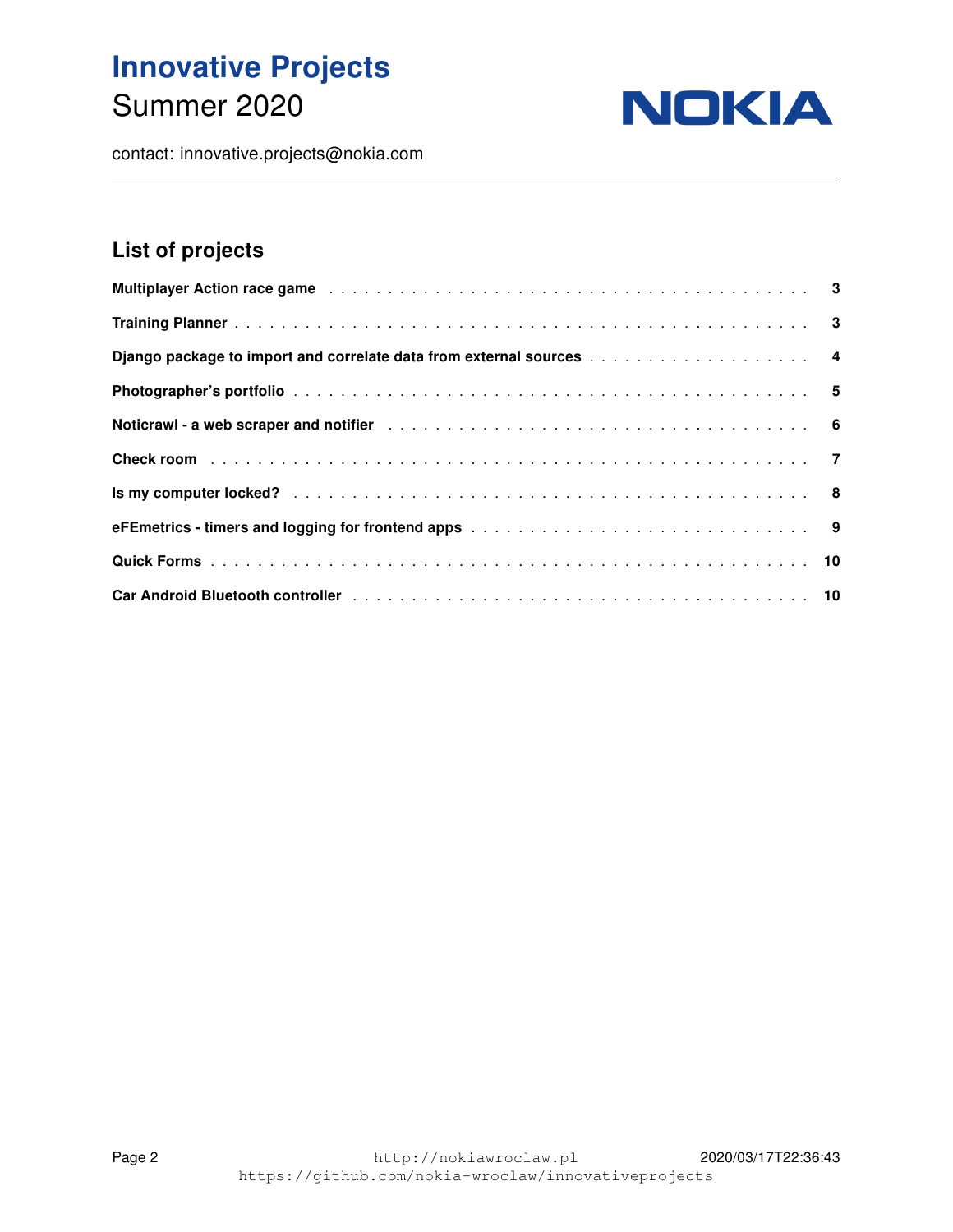

| #1                      | Multiplayer Action race game                                                                                                                                                                                                                                                                                                                                                                                                                                                                                                                                                                                     |
|-------------------------|------------------------------------------------------------------------------------------------------------------------------------------------------------------------------------------------------------------------------------------------------------------------------------------------------------------------------------------------------------------------------------------------------------------------------------------------------------------------------------------------------------------------------------------------------------------------------------------------------------------|
| <b>Project goals</b>    | Create a 2D multiplayer action game where players race through a platformer-style "city"<br>map, trying to get on top of highest buildings and installing BTS-es/Antennas for their<br>team. General rules/ideas:<br>• A crossover between Icy Tower and Mirror's Edge 2D<br>• Players try to climb up the highest points, but there are difficulties on the way that<br>can cause them to fall down (see Getting Over It with Bennet Foddy)<br>• Players can interrupt others / knock them down on the way<br>• Possible game types: Race to the top, Capture the BTS, Install as many BTSes in<br>a given time |
| <b>Scope definition</b> | • Multiplayer Game engine that allows players to move across a 2D side scroller map,<br>interact with each others and complete objectives<br>• Preferably the game should be runnable in browser<br>• Optional: Map Editor                                                                                                                                                                                                                                                                                                                                                                                       |
| <b>Requirements</b>     | • Basic knowledge about game development<br>• Basic knowledge about transfering data over network (TCP/UDP)<br>• Familiarity with some game frameworks e.g. Phaser.js, Unity is very welcome                                                                                                                                                                                                                                                                                                                                                                                                                     |
| <b>Author</b>           | Michał Porzycki                                                                                                                                                                                                                                                                                                                                                                                                                                                                                                                                                                                                  |
| <b>Team size</b>        | $2 - 4$                                                                                                                                                                                                                                                                                                                                                                                                                                                                                                                                                                                                          |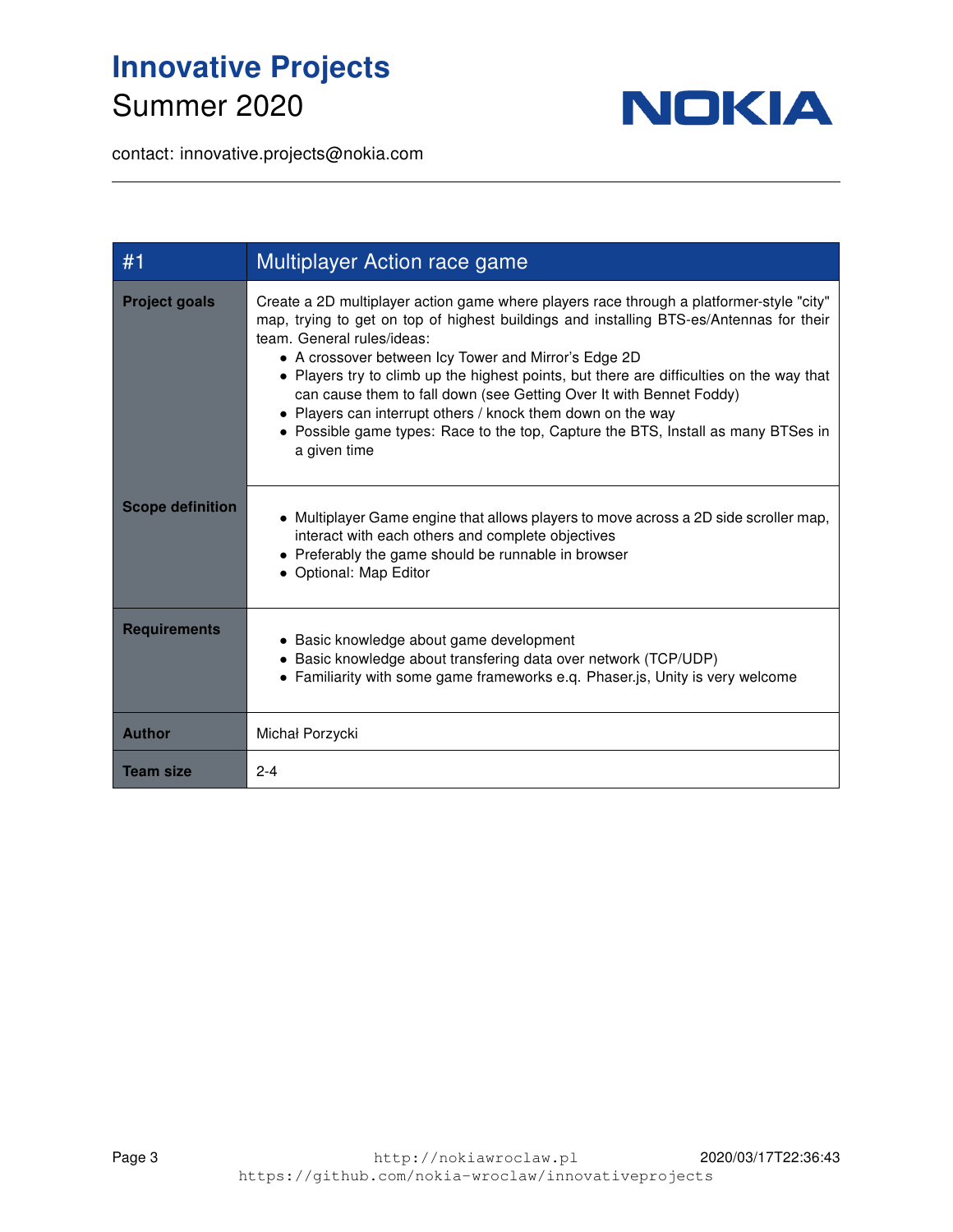

| #2                      | <b>Training Planner</b>                                                                                                                                                                                                                                                                                           |
|-------------------------|-------------------------------------------------------------------------------------------------------------------------------------------------------------------------------------------------------------------------------------------------------------------------------------------------------------------|
| <b>Project goals</b>    | The goal of the project is to create platform to complex managing webinars. Application<br>will simplify the whole process: booking slots for trainings in calendar, sending notification<br>to different group of people, creating invitations, adding materials and collecting statistics<br>after the session. |
| <b>Scope definition</b> | • Integration with calendar (e.g. Google Calendar)<br>• Mail notifications<br>• Creating templates of mail invitations<br>• Collecting statistics after the webinar session                                                                                                                                       |
| <b>Requirements</b>     | • Advanced frontend and medium backend knowledge and skills<br>• Familiarity with React is very welcome<br>• Only for Computer Science students (requires some experience in programming)                                                                                                                         |
| <b>Author</b>           | Renata Parzonka, Maciej Solarek                                                                                                                                                                                                                                                                                   |
| <b>Team size</b>        | $3 - 4$                                                                                                                                                                                                                                                                                                           |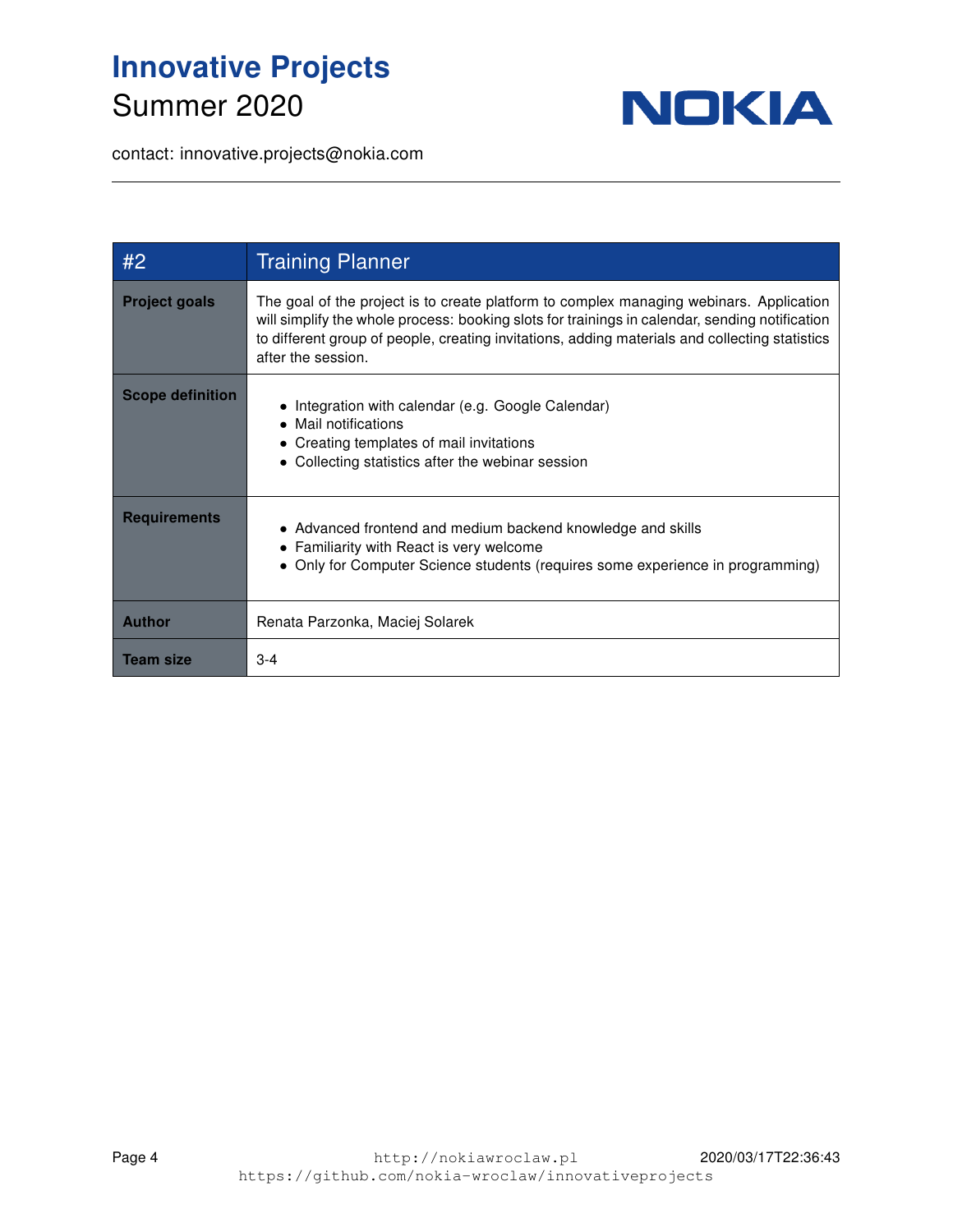

| #3                      | Django package to import and correlate data from external<br>sources                                                                                                                                                                                                                                                                                                                                                                                                                                                                                             |
|-------------------------|------------------------------------------------------------------------------------------------------------------------------------------------------------------------------------------------------------------------------------------------------------------------------------------------------------------------------------------------------------------------------------------------------------------------------------------------------------------------------------------------------------------------------------------------------------------|
| <b>Project goals</b>    | Information society relies on the processes of retrieving, storing and correlating data from<br>various sources. These processes are part of everyday work of a developer in a tech-<br>nical company such as Nokia. Yet, the business component of this process is changing<br>constantly, which requires continues changes to the code. The purpose of this package<br>is to create an abstraction layer for business logic related to fetching data from various<br>sources (API, CSV, Excel), storing it and creating relations between tables/data sources. |
| <b>Scope definition</b> | Creating reusable Django app that:<br>• Allows to manage (through config files or later API) data sources<br>• Automatically create and maintain models<br>• Let the user define relations between data sources<br>• Provide API using Django Rest Framework                                                                                                                                                                                                                                                                                                     |
| <b>Requirements</b>     | • Solid knowledge of Python<br>• Basic knowledge of the Django framework                                                                                                                                                                                                                                                                                                                                                                                                                                                                                         |
| <b>Author</b>           | <b>Borys Szefczyk</b>                                                                                                                                                                                                                                                                                                                                                                                                                                                                                                                                            |
| <b>Team size</b>        | $2 - 3$                                                                                                                                                                                                                                                                                                                                                                                                                                                                                                                                                          |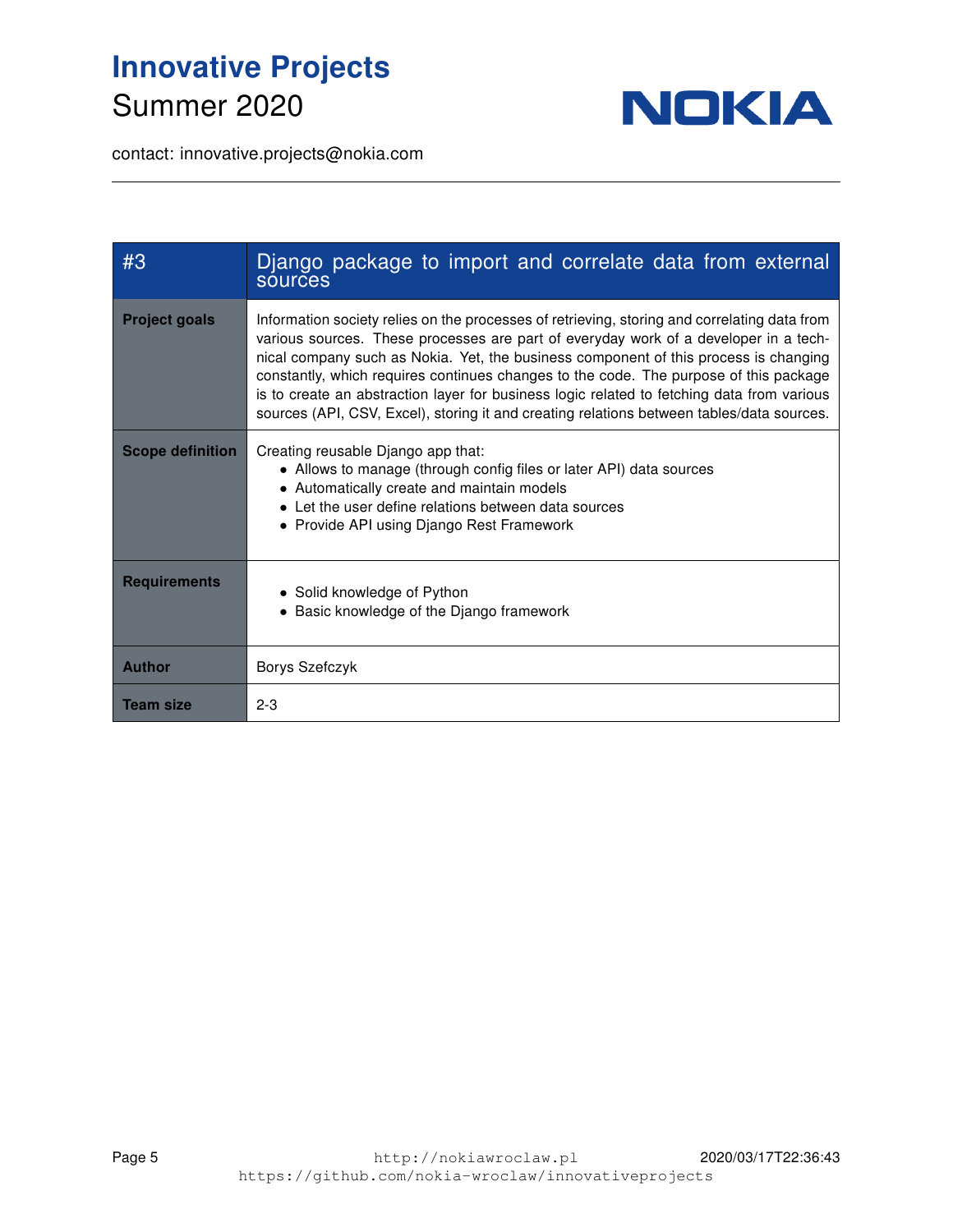

| #4                      | Photographer's portfolio                                                                                                                                                                                                                                                                                                                                                                                                                                                                                                                                                                                                 |
|-------------------------|--------------------------------------------------------------------------------------------------------------------------------------------------------------------------------------------------------------------------------------------------------------------------------------------------------------------------------------------------------------------------------------------------------------------------------------------------------------------------------------------------------------------------------------------------------------------------------------------------------------------------|
| <b>Project goals</b>    | Content Management System (CMS) crafted for a professional photographer. The appli-<br>cation should have a UI that allows the user to add their own content, i.e. create galleries,<br>custom pages, carousels, contact forms, links to other pages.                                                                                                                                                                                                                                                                                                                                                                    |
| <b>Scope definition</b> | Requirements:<br>• The user should have a toolbox with components that can customized and freely<br>be arranged on a page.<br>• Responsive web design.<br>• CMS should be packed in a container for portability and ease of deployment.<br>• Audited using the Google Lighthouse tool for performance, accessibility, and SEO.<br>Other proposed features:<br>• CMS should generate the final website as a set of static pages that can be hosted<br>on a CDN or the website should be server-side rendered (SSR).<br>• Page previews.<br>• Built-in image resizing and compression.<br>• Managing multilangual content. |
| <b>Requirements</b>     | Recommended stack:<br>$\bullet$ React<br>• Go or Python<br>• Postgres or an embedded database                                                                                                                                                                                                                                                                                                                                                                                                                                                                                                                            |
| <b>Author</b>           | Michał Polański                                                                                                                                                                                                                                                                                                                                                                                                                                                                                                                                                                                                          |
| <b>Team size</b>        | 5                                                                                                                                                                                                                                                                                                                                                                                                                                                                                                                                                                                                                        |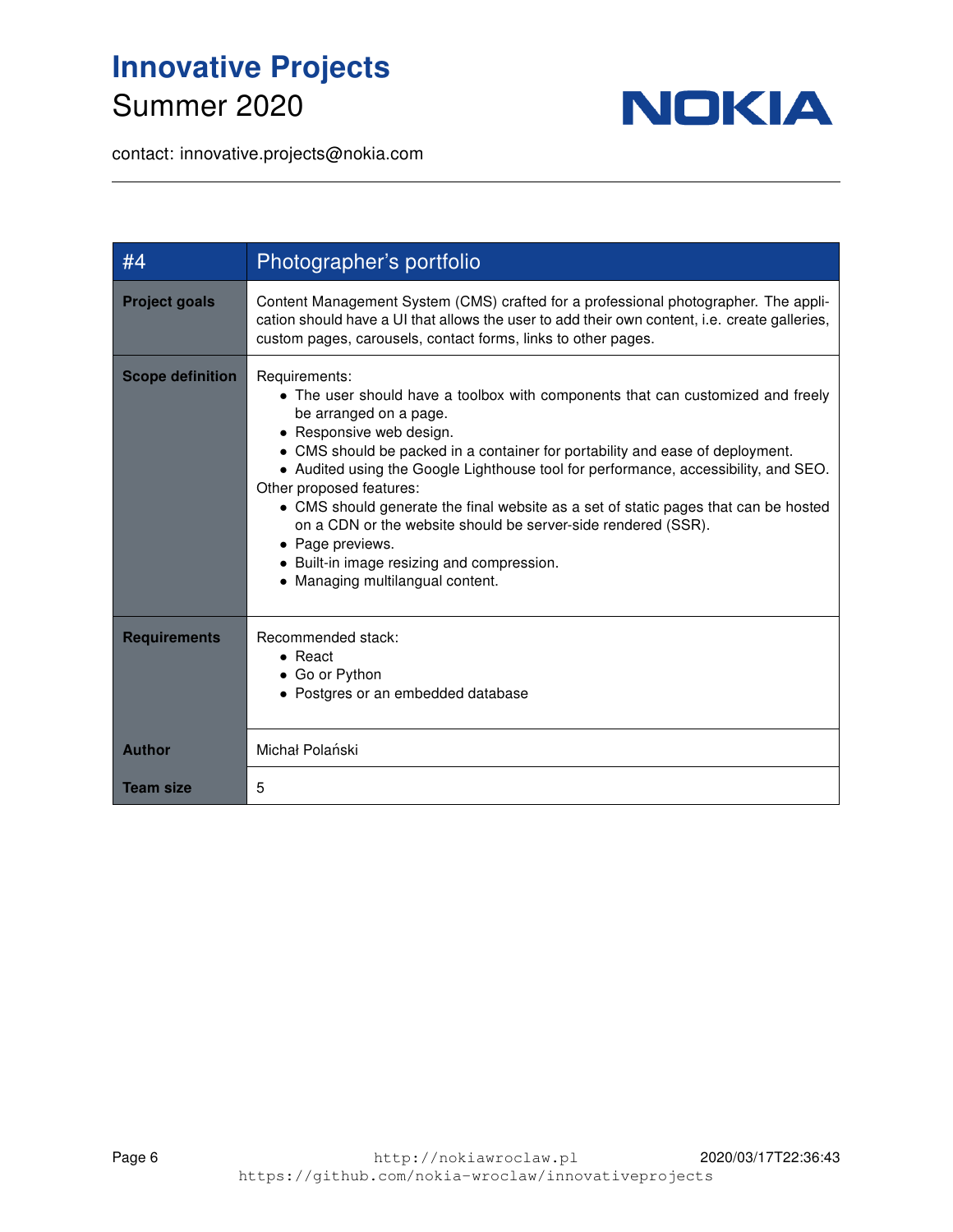

| #5                      | Noticrawl - a web scraper and notifier                                                                                                                                                                                                                                                                                                                                                                             |
|-------------------------|--------------------------------------------------------------------------------------------------------------------------------------------------------------------------------------------------------------------------------------------------------------------------------------------------------------------------------------------------------------------------------------------------------------------|
| <b>Project goals</b>    | An app that mimics user's behavior to crawl into webpage, extract desired content, and<br>notify if it changes. A browser extension records what the user does on a page to get<br>into desired content. Then it sends the instruction to a server that replays those steps in<br>user-defined interval and notifies the user if there is a change.                                                                |
| <b>Scope definition</b> | • The server application should use a headless browser so it is always up to date<br>with ever-changing web standards.<br>• Secure data upload from the web extension.<br>• User-defined schedules.<br>• The notfication should optionally provide a screenshot.<br>• Should be able to manage multiple users.<br>• Pluggable notification modules (e.g. mail, IRC, slack - depending on the size of the<br>group) |
| <b>Requirements</b>     | Recommended stack:<br>• Chromium Headless<br>• WebExtension APIs<br>• Python, Javascript, Go                                                                                                                                                                                                                                                                                                                       |
| <b>Author</b>           | Michał Polański                                                                                                                                                                                                                                                                                                                                                                                                    |
| <b>Team size</b>        | $4 - 5$                                                                                                                                                                                                                                                                                                                                                                                                            |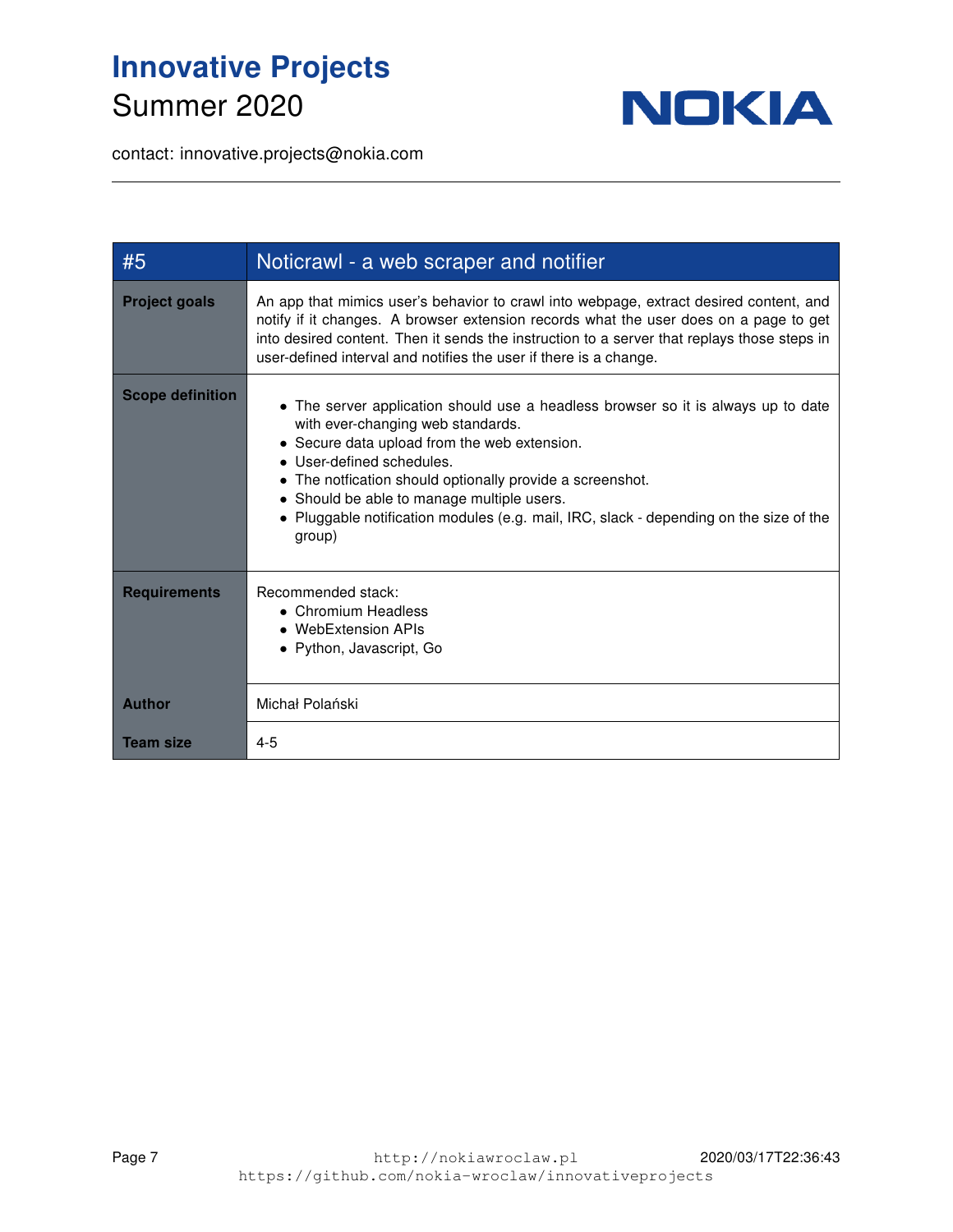

| #6                      | Check room                                                                                                                                                                                                                                                                            |
|-------------------------|---------------------------------------------------------------------------------------------------------------------------------------------------------------------------------------------------------------------------------------------------------------------------------------|
| <b>Project goals</b>    | The application allowing to obtain the status of the availability of rooms in the company<br>after scanning the QR code on a mobile device.                                                                                                                                           |
| <b>Scope definition</b> | • A scanning application that allows you to connect to the room calendar<br>• Connection to the e-mail client application for booking rooms<br>• Customer interface showing the room availability screen<br>• Display of available rooms nearby<br>• Integration with Google Calendar |
| <b>Requirements</b>     | • Frontend knowledge (React)                                                                                                                                                                                                                                                          |
| <b>Author</b>           | Olga Bogucka                                                                                                                                                                                                                                                                          |
| <b>Team size</b>        | $2 - 3$                                                                                                                                                                                                                                                                               |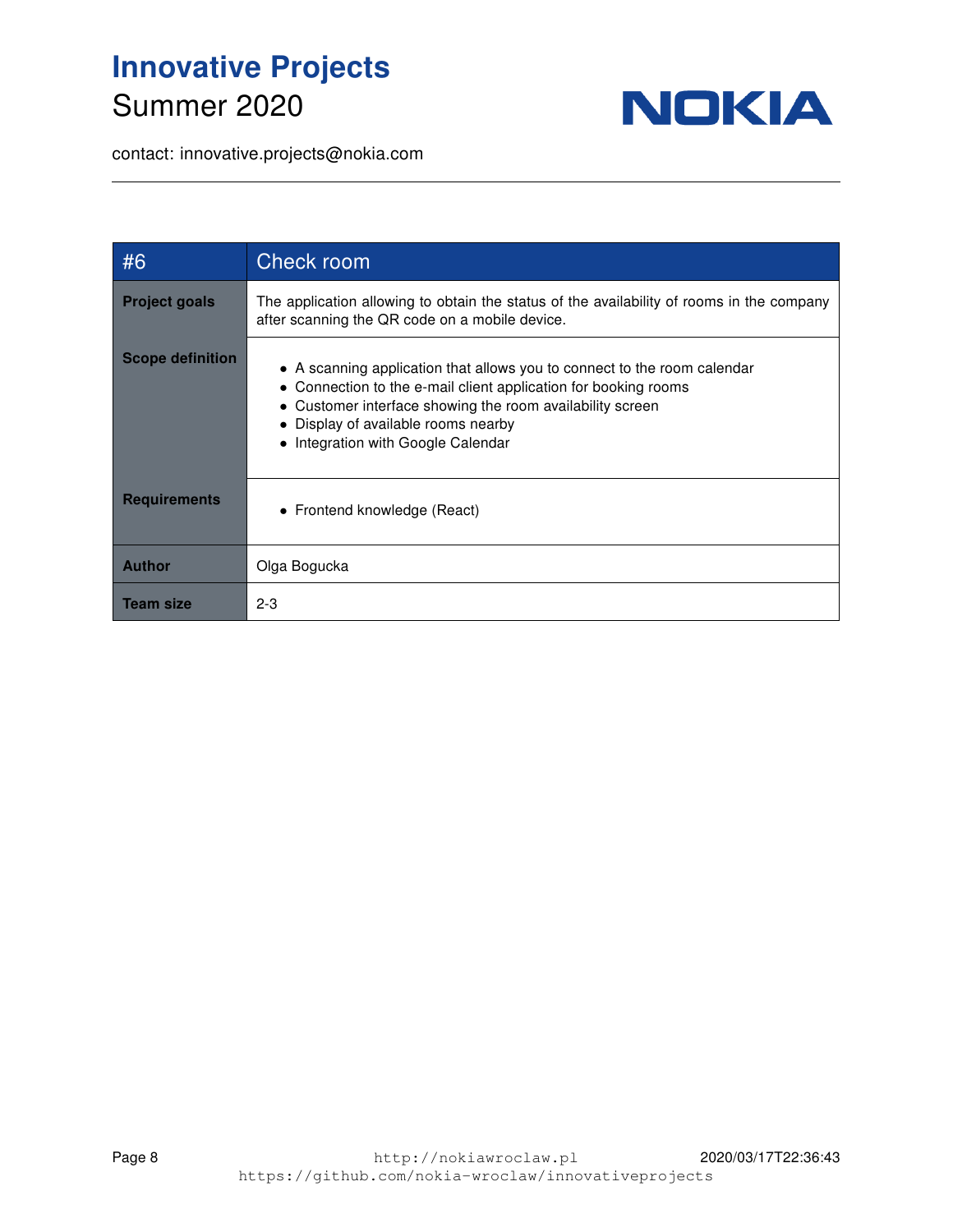

| #7                      | Is my computer locked?                                                                                                                                                                                                                                                                                                                                                                                                                                                                                                                                                                                                                                                                                                                     |
|-------------------------|--------------------------------------------------------------------------------------------------------------------------------------------------------------------------------------------------------------------------------------------------------------------------------------------------------------------------------------------------------------------------------------------------------------------------------------------------------------------------------------------------------------------------------------------------------------------------------------------------------------------------------------------------------------------------------------------------------------------------------------------|
| <b>Project goals</b>    | The project consists of two simple applications in the server-client architecture. The client<br>notifies the server in real-time whether the computer is locked or unlocked. The server<br>provides a web-view of the current status with a button that blocks the computer.                                                                                                                                                                                                                                                                                                                                                                                                                                                              |
| <b>Scope definition</b> | Requirements:<br>• The application must be served through HTTPS on port 443 to be allowed by a<br>corporate firewall.<br>• The client must be properly authenticated by the server.<br>• Gnome-shell integration and an alternative that just executes user-defined shell<br>commands.<br>• Simple registration that allows multiple clients to be connected simultaneously.<br>• The registration can be disabled and client access rights can be set manually in a<br>configuration file.<br>Extra points:<br>• KDE integration.<br>• The client can register custom actions that can be triggered by the server. This is<br>defined in client's configuration file.<br>• The server throttles the connection if the client seems rogue. |
| <b>Requirements</b>     | Recommended stack:<br>• Go or Python<br>$\bullet$ gRPC                                                                                                                                                                                                                                                                                                                                                                                                                                                                                                                                                                                                                                                                                     |
| <b>Author</b>           | Michał Polański                                                                                                                                                                                                                                                                                                                                                                                                                                                                                                                                                                                                                                                                                                                            |
| <b>Team size</b>        | 2                                                                                                                                                                                                                                                                                                                                                                                                                                                                                                                                                                                                                                                                                                                                          |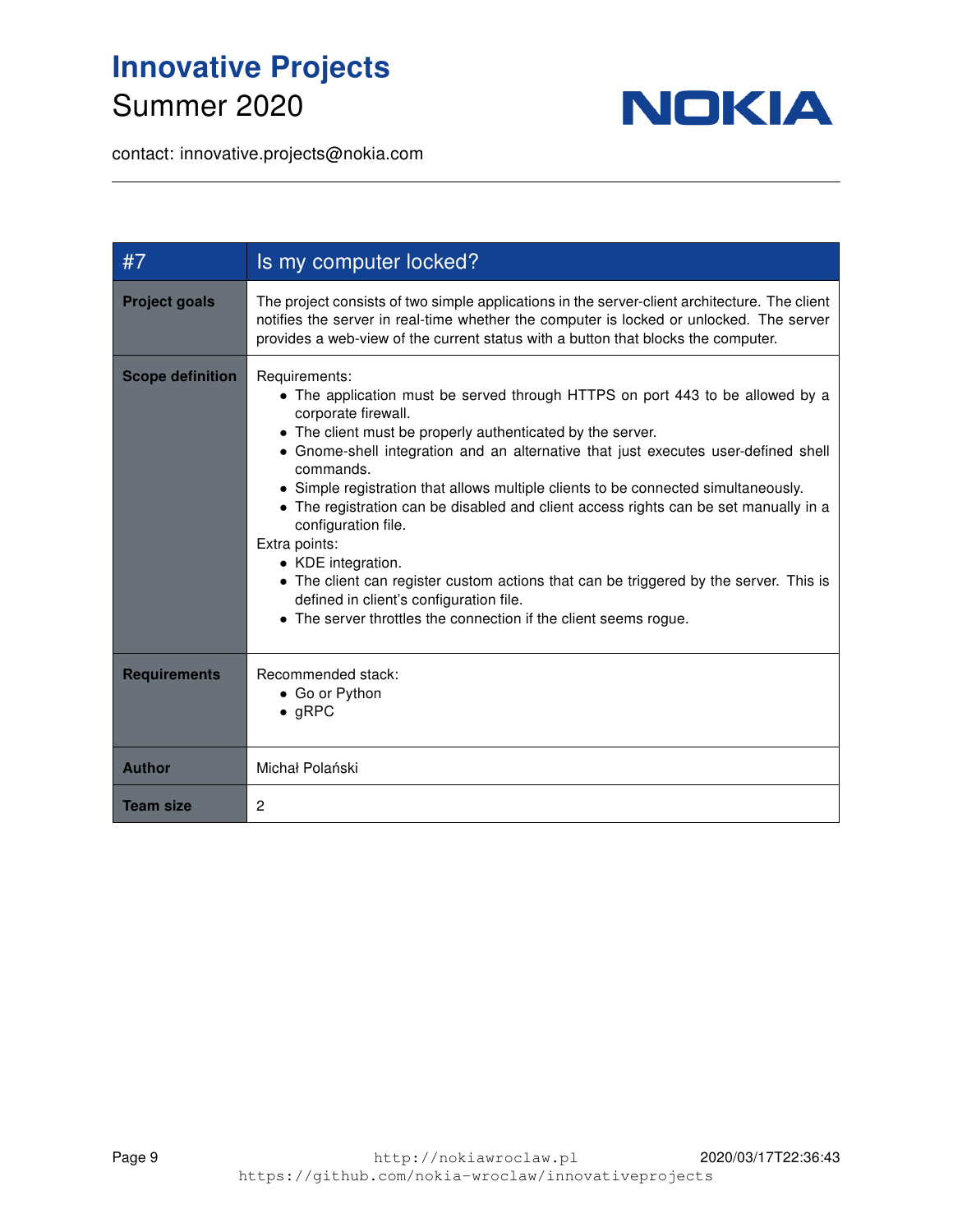

| #8                      | eFEmetrics - timers and logging for frontend apps                                                                                                                                                                                                                                          |
|-------------------------|--------------------------------------------------------------------------------------------------------------------------------------------------------------------------------------------------------------------------------------------------------------------------------------------|
| <b>Project goals</b>    | Solution for metrics and events reporting from any web application.                                                                                                                                                                                                                        |
| <b>Scope definition</b> | • Backend to validate and accept the metrics and log messages<br>• Database for storing them<br>• Application of available Open Source applications to view those<br>• Set of simple libraries to integrate any existing frontend application with created<br>system (React, Angular, Vue) |
| <b>Requirements</b>     | • Some high performance asynchronous web framework<br>• Some time series database<br>• Some logs-collection specialized database<br>• Devops with docker                                                                                                                                   |
| <b>Author</b>           | Mateusz Wroński                                                                                                                                                                                                                                                                            |
| <b>Team size</b>        | $3 - 4$                                                                                                                                                                                                                                                                                    |

| #9                      | <b>Quick Forms</b>                                                                                                                                                                      |
|-------------------------|-----------------------------------------------------------------------------------------------------------------------------------------------------------------------------------------|
| <b>Project goals</b>    | The goal of this project is to create an application that allows for quick data entry into<br>forms using a QR link. It will improve flexibility and reduce time in any kind of office. |
| <b>Scope definition</b> | • Backend to validate input data.<br>• Database to store input data.<br>• API to serve input data in standarized form.<br>• RWD Frontend interface (should work on mobile devices).     |
| <b>Requirements</b>     | • Frontend knowledge (React)<br>• Python/NodeJS<br>$\bullet$ RestAPI                                                                                                                    |
| <b>Author</b>           | Tomasz Michałowski                                                                                                                                                                      |
| <b>Team size</b>        | 3                                                                                                                                                                                       |